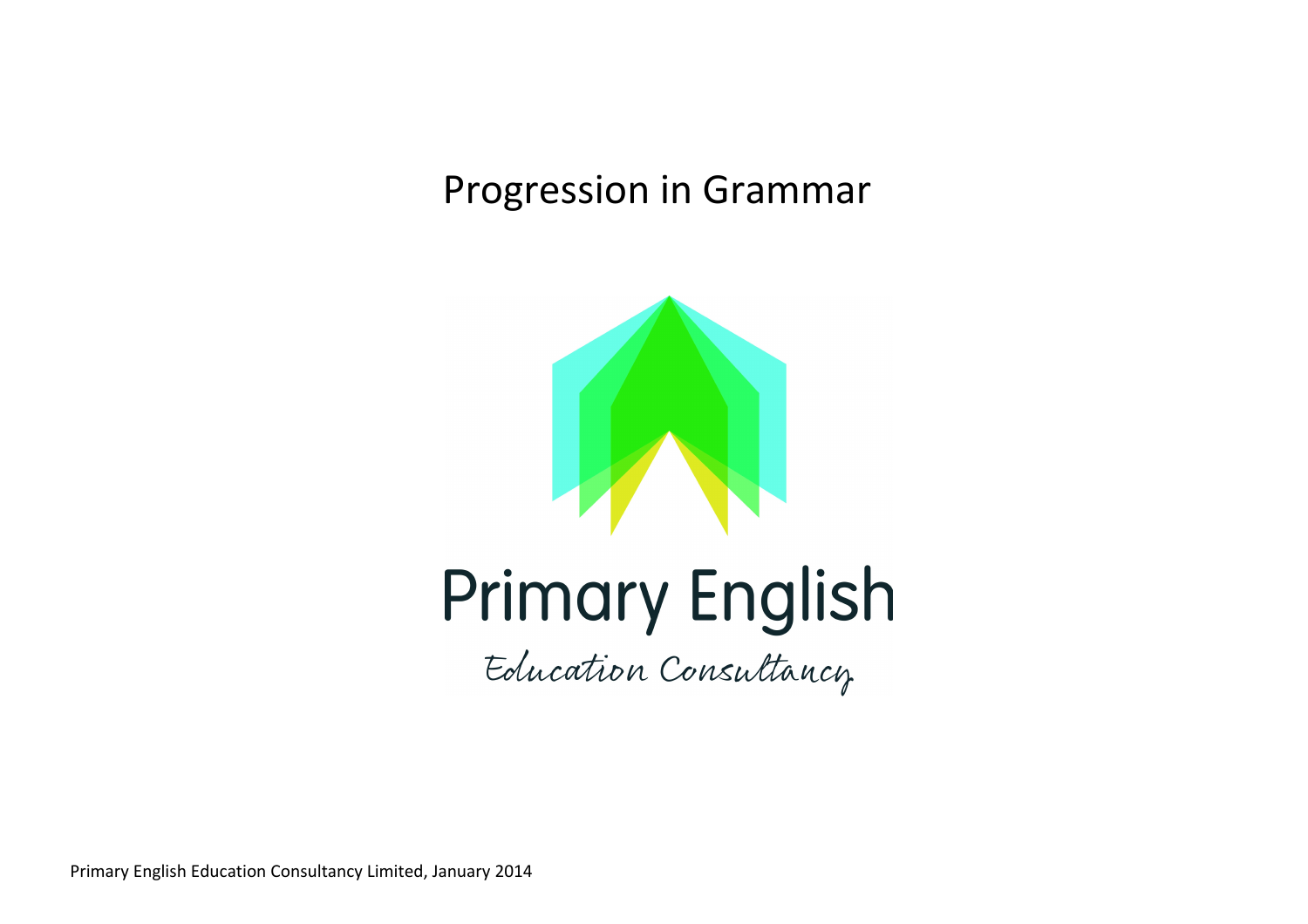### **About this resource...**

This document is intended to help teachers identify the requirements for vocabulary, grammar and punctuation by year group. The document identifies what should be taught in each year group by linking the programme of study for 'Writing – vocabulary, grammar and punctuation' to English Appendix 2. Skills progression from years 1 to 6 is clearly presented in the document along with a set of minimum requirements for each group.

#### **The organisation of the resource...**

The document is divided into three parts. The first is an overview of English Appendix 2 presented in a tabulated form. This enables teachers to see the skills for vocabulary, grammar and punctuation as a progression of skills from year 1 to year 6

The second part of the document combines the specific elements of English Appendix 2 for each year group and the Programme of study for 'Writing – vocabulary, grammar and punctuation'. This is particularly useful for teachers in years 3 and 4 and 5 and 6 where the programme of study spans two year groups. To help teachers *we have identified the relevant objectives for each group from the programmes of study for 'Writing – vocabulary, grammar and punctuation'*.

The final part of the document presents the key skills for children by year group. This is useful for setting minimum expectations for written work in each year of the school.

**Rachel Clarke and Charlotte Reed Primary English Education Consultancy Limited January 2014.**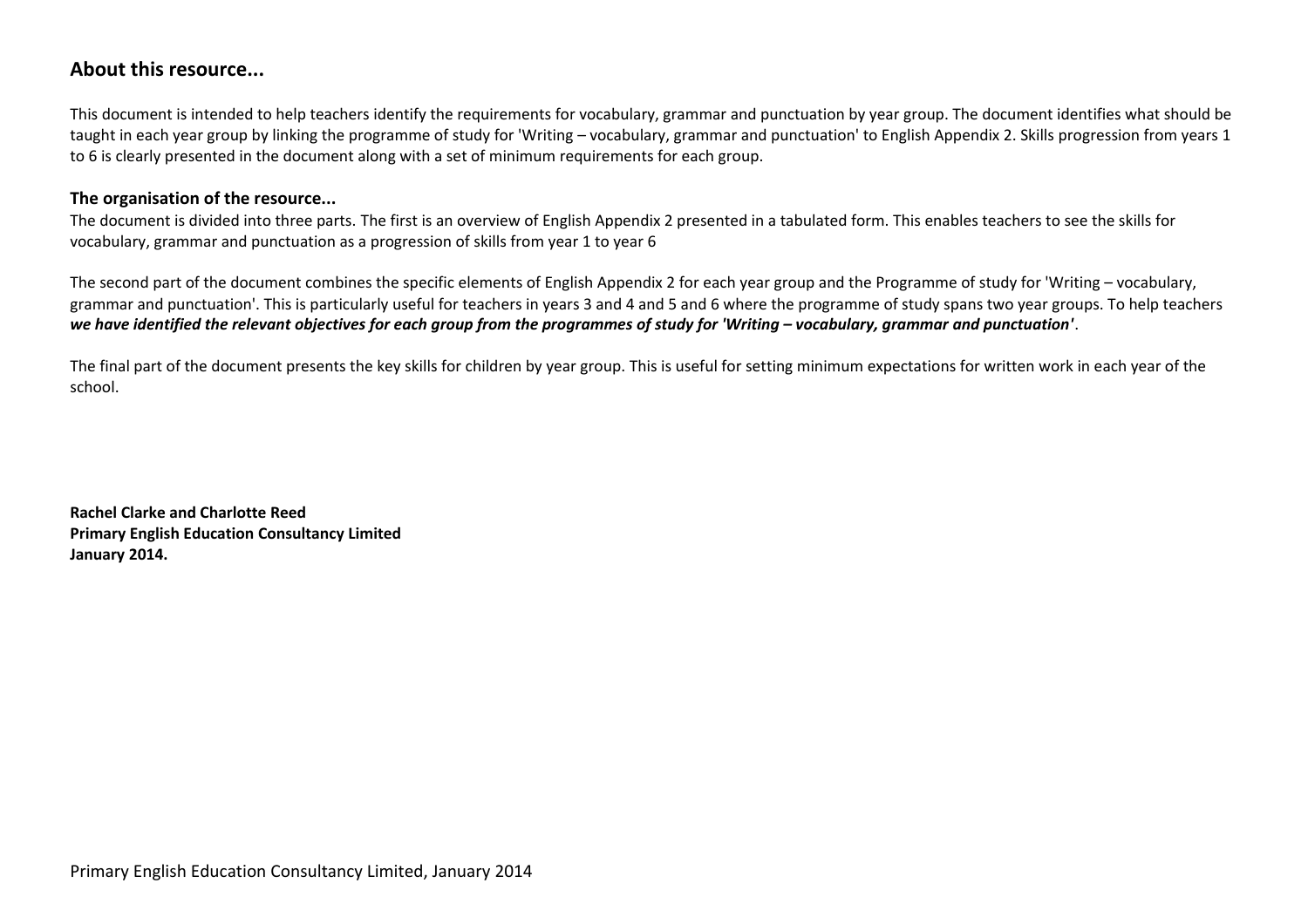#### **Progression in grammar and punctuation**

English Appendix 2: Vocabulary, grammar and punctuation

|                | Word                                                                                                                                                                                                                                                                                                                                                                                     | Sentence                                                                                                                                                                                                                                                                                                                                                                     | Text                                                                                                                                                                                                                                                             | Punctuation                                                                                                                                                                                                                                                                                        | Terminology for pupils                                                                                                                                             |
|----------------|------------------------------------------------------------------------------------------------------------------------------------------------------------------------------------------------------------------------------------------------------------------------------------------------------------------------------------------------------------------------------------------|------------------------------------------------------------------------------------------------------------------------------------------------------------------------------------------------------------------------------------------------------------------------------------------------------------------------------------------------------------------------------|------------------------------------------------------------------------------------------------------------------------------------------------------------------------------------------------------------------------------------------------------------------|----------------------------------------------------------------------------------------------------------------------------------------------------------------------------------------------------------------------------------------------------------------------------------------------------|--------------------------------------------------------------------------------------------------------------------------------------------------------------------|
| $\mathbf{1}$   | Regular plural noun suffixes<br>$-$ s or $-$ es (e.g. dog, dogs;<br>wish, wishes)<br>Suffixes that can be added to<br>verbs where no change is<br>needed in the spelling of root<br>words (e.g. helping, helped,<br>helper)<br>How the prefix un- changes<br>the meaning of verbs and<br>adjectives (negation, e.g.<br>unkind, or undoing, e.g. untie<br>the boat)                       | How words can combine to<br>make sentences<br>Joining words and joining<br>clauses using and                                                                                                                                                                                                                                                                                 | Sequencing sentences to<br>form short narratives                                                                                                                                                                                                                 | Separation of words with<br>spaces<br>Introduction to capital<br>letters, full stops, question<br>makes to demarcate<br>sentences<br>Capital letters for names and<br>for the personal pronoun /                                                                                                   | letter<br>capital letter<br>word<br>singular<br>Plural<br>sentence<br>punctuation<br>full stop<br>question mark<br>exclamation mark                                |
| $\overline{2}$ | Formation of nouns using<br>suffixes such as -ness, -er<br>and by compounding [for<br>example, whiteboard,<br>superman]<br>Formation of adjectives using<br>suffixes such as -ful, -less<br>(A fuller list of suffixes can be<br>found in English Appendix 1)<br>Use the suffixes -er, est in<br>adjectives and the use of -ly<br>in Standard English to turn<br>adjectives into adverbs | Subordination (using when,<br>if, that or because) and<br>coordination (using or, and,<br>or but)<br>Expanded noun phrases for<br>description and specification<br>[for example the blue<br>butterfly, plain flour, the man<br>in the moon]<br>How the grammatical<br>patterns in a sentence<br>indicate its function as a<br>statement, question,<br>exclamation or command | Correct choice and consistent<br>use of present tense and<br>past tense throughout<br>writing.<br>Use the <b>progressive</b> form of<br>verbs in the present and past<br>tense to mark actions in<br>progress [for example, she is<br>drumming, he was shouting] | Use of capital letters, full<br>stops, question marks and<br>exclamation marks to<br>demarcate sentences<br>Commas to separate items in<br>a list<br>Apostrophes to mark where<br>letters are missing in spelling<br>and to mark singular<br>possession in nouns [for<br>example, the girl's name] | noun, noun phrase<br>statement, questions<br>exclamation, command<br>compound, adjective, verb<br>suffix<br>adverb<br>tense (past, present)<br>apostrophe<br>comma |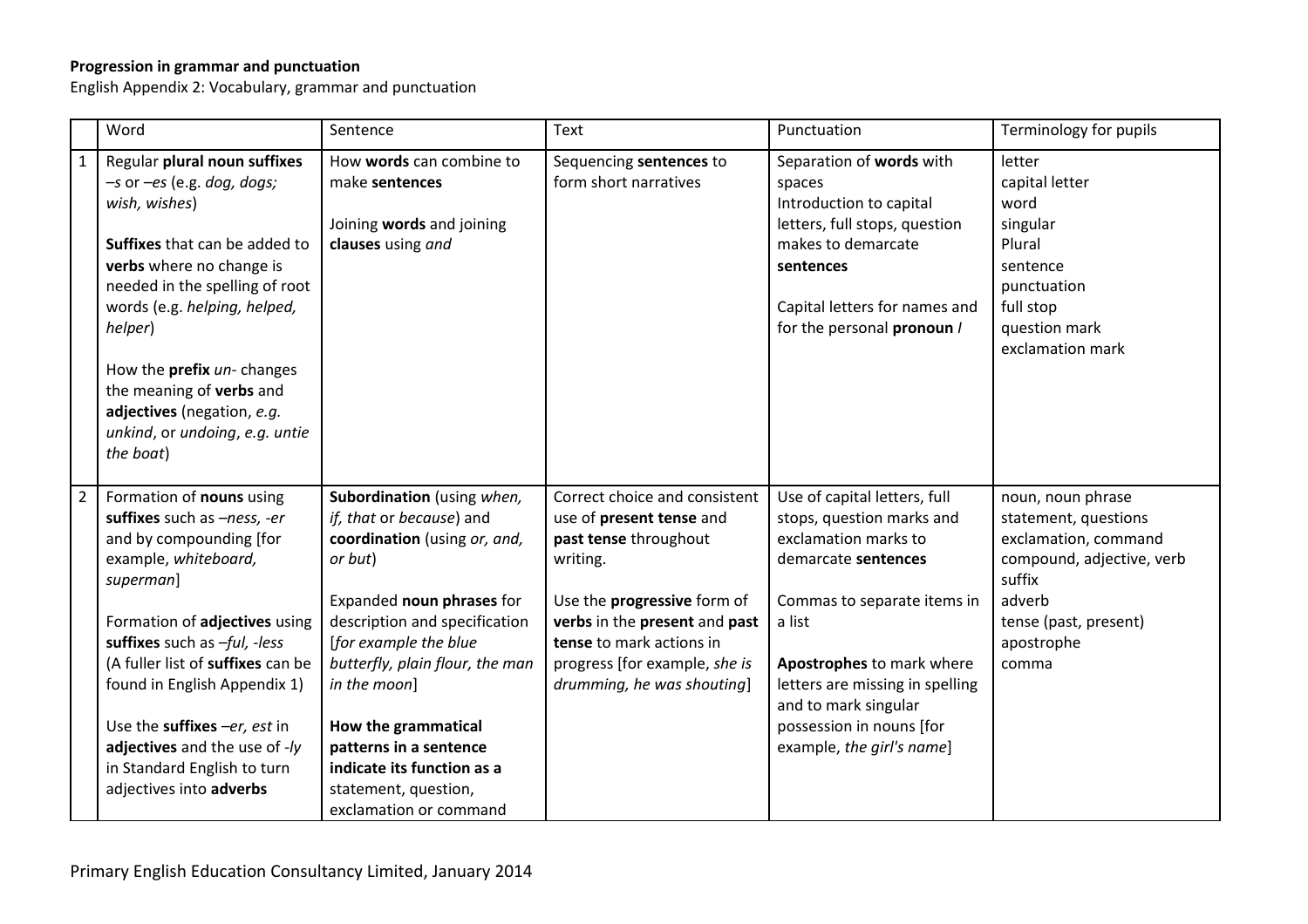| $\overline{3}$ | Formation of nouns using a<br>range of prefixes, such as<br>super-, anti-, auto-<br>Use of forms a or an<br>according to whether the<br>next word begins with a<br>consonant or a vowel (e.g. $a$<br>rock, an open box)<br>Word families based on<br>common words, showing<br>how words are related in<br>form and meaning [for<br>example, solve, solution,<br>solver, dissolve, insoluble] | Expressing time, place and<br>cause using conjunctions (for<br>example, when, so, before,<br>after, while, because]<br>adverbs [for example, then,<br>next, soon, therefore] or<br>prepositions (for example,<br>before, after, during, in<br>because of)        | Introduction to paragraphs as<br>a way to group related<br>material<br>Headings and sub-headings<br>to aid presentation<br>Use of the perfect form of<br>verbs instead of the simple<br>past [for example, He has<br>gone out to play contrasted<br>with He went out to play] | Introduction to inverted<br>commas to punctuate direct<br>speech                                                                                                                                                                                                                                                                                       | Adverb preposition,<br>conjunction<br>word family, prefix<br>clause, subordinate clause,<br>direct speech<br>consonant, consonant letter,<br>vowel, vowel letter<br>inverted commas (or 'speech<br>marks') |
|----------------|----------------------------------------------------------------------------------------------------------------------------------------------------------------------------------------------------------------------------------------------------------------------------------------------------------------------------------------------------------------------------------------------|------------------------------------------------------------------------------------------------------------------------------------------------------------------------------------------------------------------------------------------------------------------|-------------------------------------------------------------------------------------------------------------------------------------------------------------------------------------------------------------------------------------------------------------------------------|--------------------------------------------------------------------------------------------------------------------------------------------------------------------------------------------------------------------------------------------------------------------------------------------------------------------------------------------------------|------------------------------------------------------------------------------------------------------------------------------------------------------------------------------------------------------------|
| 4              | The grammatical difference<br>between plural and<br>possessive $-s$<br>Standard English forms for<br>verb inflections instead of<br>local spoken forms (we were<br>instead of we was, I did<br>instead of I done)                                                                                                                                                                            | Noun phrases expanded by<br>the addition of modifying<br>adjectives, nouns and<br>preposition phrases (e.g. the<br>teacher expanded to: the<br>strict maths teacher with<br>curly hair)<br>Fronted adverbials (e.g.<br>Later that day, I heard the<br>bad news.) | Use of paragraphs to<br>organise ideas around a<br>theme<br>Appropriate choice of<br>pronoun or noun across<br>sentences to aid cohesion<br>and avoid repetition                                                                                                              | Use of inverted commas and<br>other punctuation to indicate<br>[for example, a comma after<br>the reporting clause; end<br>punctuation with inverted<br>commas: The conductor<br>shouted, "Sit down!"]<br>Apostrophes to mark plural<br>possession [for example, the<br>girl's name, the girls' name]<br>The use of commas after<br>fronted adverbials | Determiner<br>pronoun, possessive pronoun<br>adverbial                                                                                                                                                     |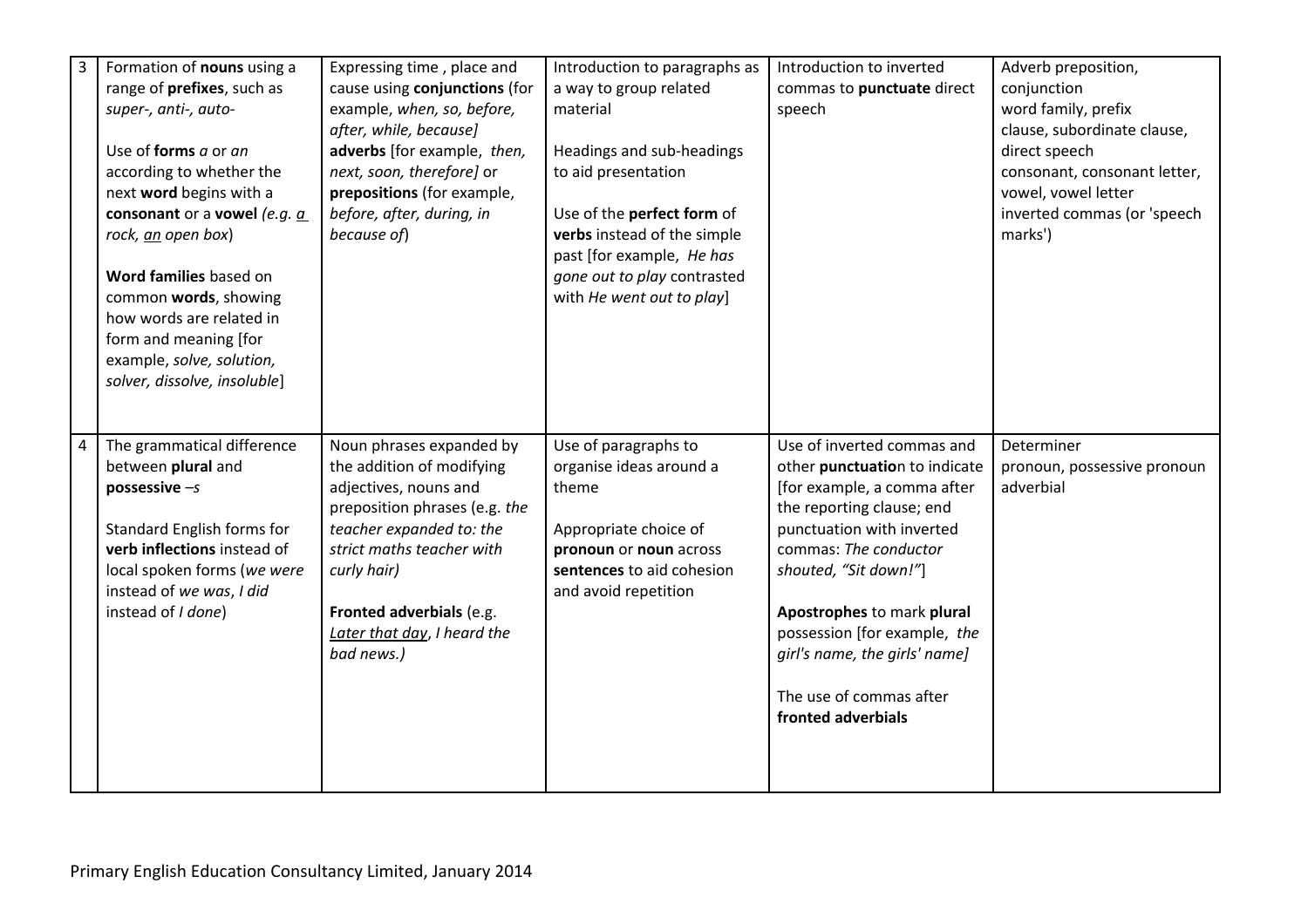| 5 | Converting nouns or              | Relative clauses beginning       | Devices to build cohesion       | Brackets, dashes or commas     | modal verb, relative pronoun |
|---|----------------------------------|----------------------------------|---------------------------------|--------------------------------|------------------------------|
|   | adjectives into verbs using      | with who, which, where,          | within a paragraph [for         | to indicate parenthesis        | relative clause              |
|   | suffixes [for example -ate;      | why, whose, that, or an          | example, then, after that,      |                                | parenthesis, bracket, dash   |
|   | $-ise; -ify]$                    | omitted relative pronoun         | this, firstly]                  | Use of commas to clarify       | cohesion, ambiguity          |
|   |                                  |                                  |                                 | meaning or avoid ambiguity     |                              |
|   | Verb prefixes [for example       | Indicating degrees of            | Linking ideas across            |                                |                              |
|   | dis-, de-, mis-, over-, and re-) | possibility using adverbs [for   | paragraphs using adverbials     |                                |                              |
|   |                                  | example, perhaps, surely] or     | of time [for example, later],   |                                |                              |
|   |                                  | modal verbs [for example,        | place [for example, nearby]     |                                |                              |
|   |                                  | might, should, will, must]       | and number [for example,        |                                |                              |
|   |                                  |                                  | secondly] or tense choices      |                                |                              |
|   |                                  |                                  | [for example, he had seen       |                                |                              |
|   |                                  |                                  | her before]                     |                                |                              |
| 6 | The difference between           | Use of the passive voice to      | Linking ideas across            | Use of the semi-colon, colon   | Subject, object              |
|   | vocabulary typical of informal   | affect the presentation of       | paragraphs using a wider        | and dash to mark the           | active, passive              |
|   | speech and vocabulary            | information in a sentence        | range of cohesive devices:      | boundary between               | synonym, antonym             |
|   | appropriate for formal           | [for example, <i>I broke the</i> | repetition of a word or         | independent clauses [for       | ellipsis                     |
|   | speech and writing [for          | window in the green house        | phrase, grammatical             | example, It's raining; I'm fed | hyphen                       |
|   | example, find out - discover;    | versus The window in the         | connections [for example,       | up]                            | colon                        |
|   | ask for $-$ request; go in $-$   | greenhouse was broken(by         | the use of adverbials such as   |                                | semi-colon                   |
|   | enter]                           | $me$ <i>)</i>                    | on the other hand, in           | Use of a colon to introduce a  | bullet points                |
|   |                                  |                                  | contrast, or as a               | list                           |                              |
|   | How words are related by         | The difference between           | consequence), and ellipsis      |                                |                              |
|   | meaning as synonyms and          | structures typical of informal   |                                 | Punctuation of bullet points   |                              |
|   | antonyms [for example, big,      | speech and structures            | Layout devices [for example,    | to list information            |                              |
|   | large, little]                   | appropriate for formal           | headings, sub-headings,         |                                |                              |
|   |                                  | speech and writing [for          | columns, bullets, or tables, to | How hyphens can be used to     |                              |
|   |                                  | example, the use of question     | structure text]                 | avoid ambiguity [for example   |                              |
|   |                                  | tags e.g. He's your friend,      |                                 | man eating shark versus        |                              |
|   |                                  | isn't he? Or the use of the      |                                 | man-eating shark, or recover   |                              |
|   |                                  | subjunctive forms such as If I   |                                 | versus re-cover]               |                              |
|   |                                  | were or Were they to come in     |                                 |                                |                              |
|   |                                  | some very formal writing and     |                                 |                                |                              |
|   |                                  | speech]                          |                                 |                                |                              |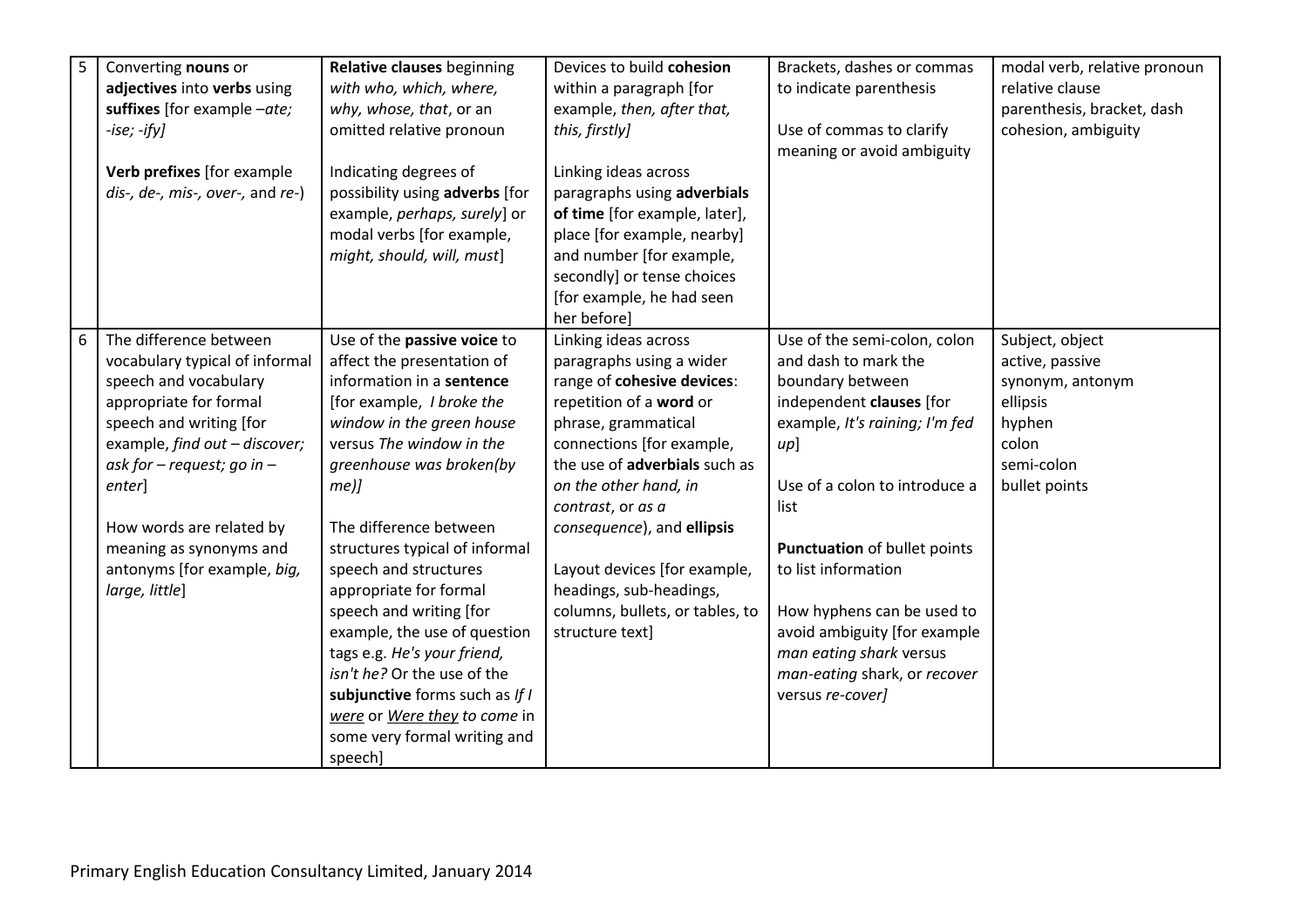| Word                                                                                                                                                                                                                                                                                                                                                                                                                                                                                                                                                                                                                                                                         | Sentence                                       | Text                                             |                                                                                     | Punctuation                                                                                                                                                                                                                                                                                                                  | Terminology for pupils                                                                                  |
|------------------------------------------------------------------------------------------------------------------------------------------------------------------------------------------------------------------------------------------------------------------------------------------------------------------------------------------------------------------------------------------------------------------------------------------------------------------------------------------------------------------------------------------------------------------------------------------------------------------------------------------------------------------------------|------------------------------------------------|--------------------------------------------------|-------------------------------------------------------------------------------------|------------------------------------------------------------------------------------------------------------------------------------------------------------------------------------------------------------------------------------------------------------------------------------------------------------------------------|---------------------------------------------------------------------------------------------------------|
| Regular plural noun suffixes -s or<br>-es (e.g. dog, dogs; wish, wishes)                                                                                                                                                                                                                                                                                                                                                                                                                                                                                                                                                                                                     | How words can combine to<br>make sentences     | Sequencing sentences to form<br>short narratives |                                                                                     | Separation of words with<br>spaces                                                                                                                                                                                                                                                                                           | letter<br>capital letter                                                                                |
| <b>Suffixes</b> that can be added to<br>verbs where no change is needed<br>in the spelling of root words (e.g.<br>helping, helped, helper)<br>How the <b>prefix</b> un- changes the<br>meaning of verbs and adjectives<br>(negation, e.g. unkind, or undoing,<br>e.g. untie the boat)                                                                                                                                                                                                                                                                                                                                                                                        | Joining words and joining<br>clauses using and |                                                  |                                                                                     | Introduction to capital letters,<br>full stops, question makes to<br>demarcate sentences<br>Capital letters for names and<br>for the personal pronoun /                                                                                                                                                                      | word<br>singular<br>Plural<br>sentence<br>punctuation<br>full stop<br>question mark<br>exclamation mark |
| Year 1 programme of study (statutory requirements)                                                                                                                                                                                                                                                                                                                                                                                                                                                                                                                                                                                                                           |                                                |                                                  | Notes and guidance (non-statutory)<br>Writing - vocabulary, grammar and punctuation |                                                                                                                                                                                                                                                                                                                              |                                                                                                         |
| Writing - vocabulary, grammar and punctuation<br>Pupils should be taught to:<br>Develop their understanding of the concepts set out in Appendix 2 by:<br>Leaving spaces between words<br>$\circ$<br>Joining words and joining sentences using and<br>$\circ$<br>Beginning to punctuate sentences using a capital letter and a full<br>$\circ$<br>stop, question mark or exclamation mark<br>Using a capital letter for names of people, places, the days of the<br>$\circ$<br>week, and the personal pronoun 'I'<br>Learning the grammar for year 1 in English Appendix 2<br>$\circ$<br>Use the grammatical terminology in English Appendix 2 in discussing their<br>writing |                                                |                                                  | their writing is discussed.                                                         | Pupils should be taught to recognise sentence boundaries in spoken sentences and<br>to use the vocabulary listed in English Appendix 2 ('Terminology for pupils') when<br>Pupils should begin to use some of the distinctive features of Standard English in<br>their writing. 'Standard English' is defined in the glossary |                                                                                                         |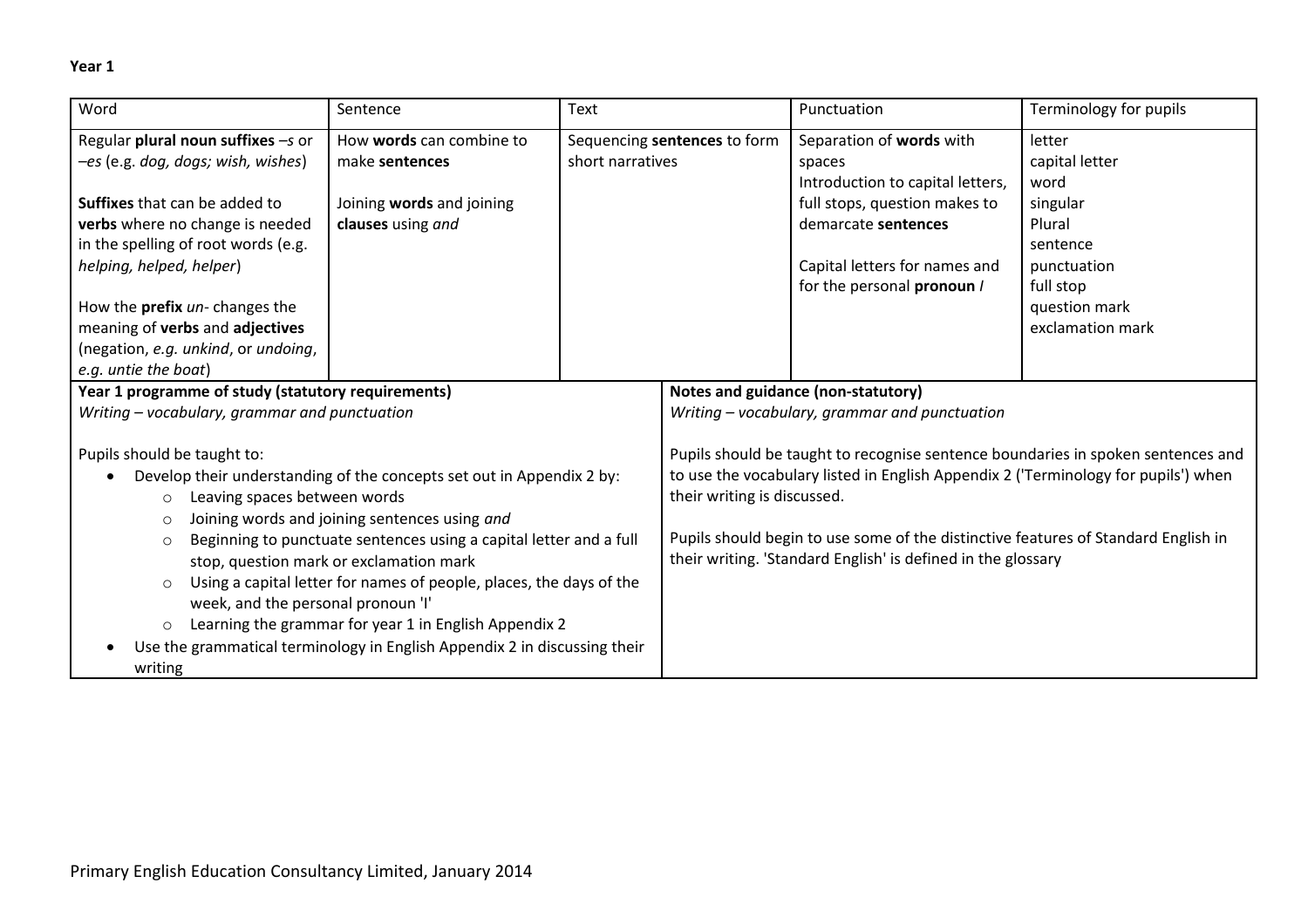| Word                                                                                                                                                                                                                                                                                                                                                                            | Sentence                                                                                                                                                                                                                                                                                                                                                                                                                                                                                                                                                                                                                                                                                                                                         | Text                                                                                                                                                                                                                                                                      | Punctuation                                                                                                                                                                                                                                                                                        | Terminology for<br>pupils                                                                                                                                                      |
|---------------------------------------------------------------------------------------------------------------------------------------------------------------------------------------------------------------------------------------------------------------------------------------------------------------------------------------------------------------------------------|--------------------------------------------------------------------------------------------------------------------------------------------------------------------------------------------------------------------------------------------------------------------------------------------------------------------------------------------------------------------------------------------------------------------------------------------------------------------------------------------------------------------------------------------------------------------------------------------------------------------------------------------------------------------------------------------------------------------------------------------------|---------------------------------------------------------------------------------------------------------------------------------------------------------------------------------------------------------------------------------------------------------------------------|----------------------------------------------------------------------------------------------------------------------------------------------------------------------------------------------------------------------------------------------------------------------------------------------------|--------------------------------------------------------------------------------------------------------------------------------------------------------------------------------|
| Formation of nouns using suffixes such as<br>-ness, -er and by compounding [for<br>example, whiteboard, superman]<br>Formation of adjectives using suffixes<br>such as -ful, -less<br>(A fuller list of suffixes can be found in<br>English Appendix 1)<br>Use the suffixes -er, est in adjectives and<br>the use of -/y in Standard English to turn<br>adjectives into adverbs | Subordination (using when, if, that<br>or because) and coordination (using<br>or, and, or but)<br>Expanded noun phrases for<br>description and specification [for<br>example the blue butterfly, plain<br>flour, the man in the moon]<br>How the grammatical patterns in a<br>sentence indicate its function as a<br>statement, question, exclamation or<br>command                                                                                                                                                                                                                                                                                                                                                                              | Correct choice and<br>consistent use of<br>present tense and past<br>tense throughout<br>writing.<br>Use the progressive<br>form of <b>verbs</b> in the<br>present and past tense<br>to mark actions in<br>progress [for example,<br>she is drumming, he<br>was shouting] | Use of capital letters, full stops,<br>question marks and<br>exclamation marks to<br>demarcate sentences<br>Commas to separate items in a<br>list<br>Apostrophes to mark where<br>letters are missing in spelling<br>and to mark singular possession<br>in nouns [for example, the girl's<br>name] | noun, noun phrase<br>statement,<br>questions<br>exclamation,<br>command<br>compound,<br>adjective, verb<br>suffix<br>adverb<br>tense (past,<br>present)<br>apostrophe<br>comma |
| Year 2 programme of study (statutory requirements)<br>Writing - vocabulary, grammar and punctuation                                                                                                                                                                                                                                                                             |                                                                                                                                                                                                                                                                                                                                                                                                                                                                                                                                                                                                                                                                                                                                                  | Notes and guidance (non-statutory)<br>Writing - vocabulary, grammar and punctuation                                                                                                                                                                                       |                                                                                                                                                                                                                                                                                                    |                                                                                                                                                                                |
| Pupils should be taught to:<br>$\bullet$<br>$\circ$<br>Learn how to use:<br>$\circ$<br>but)<br>the grammar for year 2 in English A                                                                                                                                                                                                                                              | Develop their understanding of the concepts set out in English Appendix 2 by:<br>Learning how to use both familiar and new punctuation correctly (see English Appendix 2),<br>including full stops, capital letters, exclamation marks, question marks, commas for lists and<br>apostrophes for contracted forms and the possessive (singular)<br>Sentences with different forms: statements, question, exclamation, command<br>Expanded noun phrases to describe and specify, e.g. the blue butterfly<br>Subordination (using when, if, that, or because) and co-ordination (using or, and, or<br>some features of written Standard English<br>Use and understand the grammatical terminology in English Appendix 2 in discussing their writing |                                                                                                                                                                                                                                                                           | The terms for discussing language should be<br>embedded for pupils in the course of discussing<br>their writing with them. Their attention should be<br>drawn to the technical terms they need to learn.                                                                                           |                                                                                                                                                                                |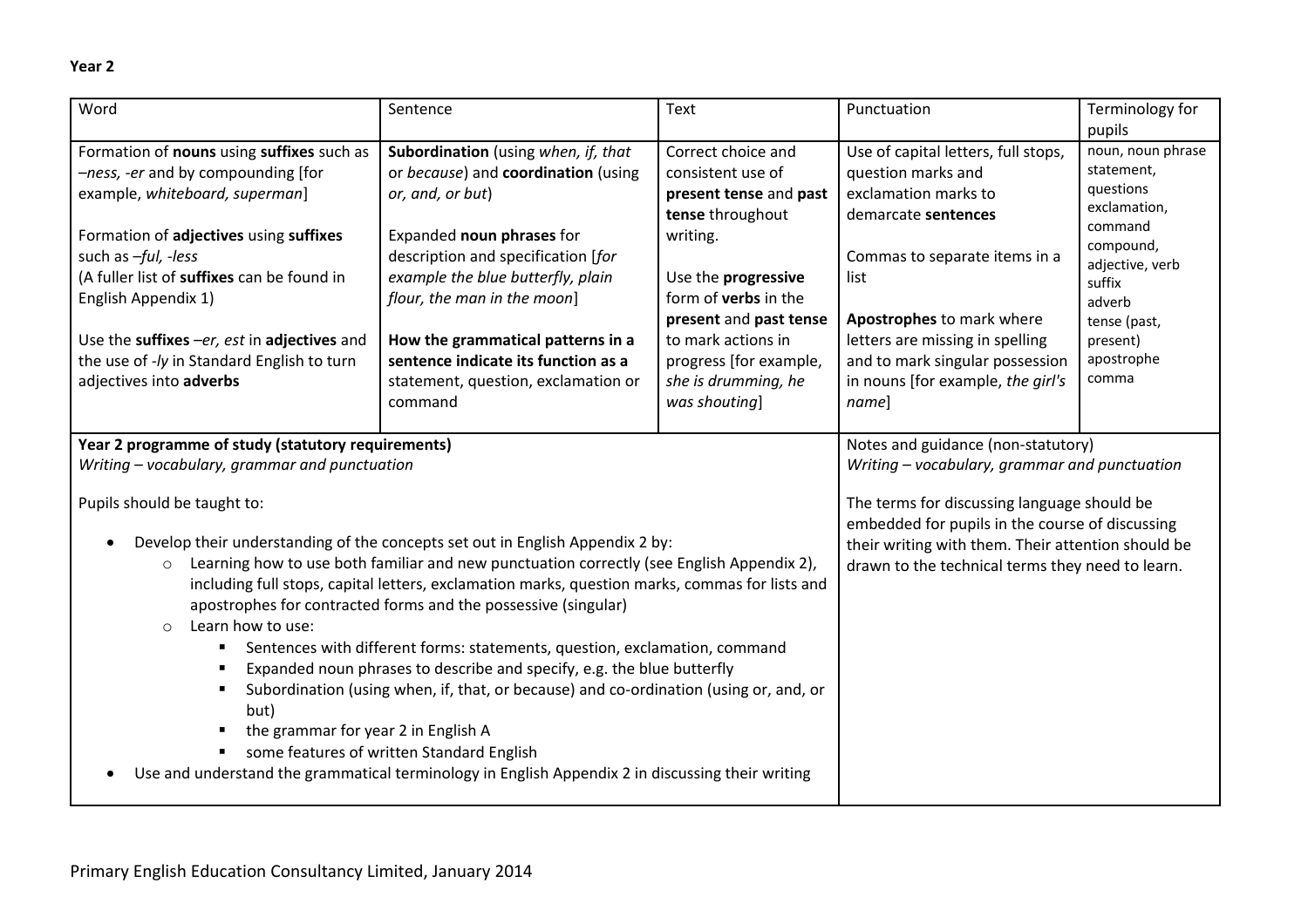**Year 3**

| Word<br>Text<br>Sentence                                                               |                        |                                 | Punctuation                                                                     | Terminology for pupils                                    |                                                                                   |
|----------------------------------------------------------------------------------------|------------------------|---------------------------------|---------------------------------------------------------------------------------|-----------------------------------------------------------|-----------------------------------------------------------------------------------|
| Formation of nouns using a range of                                                    | Expressing time,       | Introduction to paragraphs as a |                                                                                 | Introduction to                                           | Adverb preposition,                                                               |
| prefixes, such as super-, anti-, auto-                                                 | place and cause using  |                                 | way to group related material                                                   | inverted commas to                                        | conjunction                                                                       |
|                                                                                        | conjunctions (for      |                                 |                                                                                 | punctuate direct                                          | word family, prefix                                                               |
| Use of forms a or an according to whether                                              | example, when, so,     |                                 | Headings and sub-headings to                                                    | speech                                                    | clause, subordinate clause,                                                       |
| the next word begins with a consonant or a                                             | before, after, while,  | aid presentation                |                                                                                 |                                                           | direct speech                                                                     |
| vowel (e.g. a rock, an open box)                                                       | because] adverbs       |                                 |                                                                                 |                                                           | consonant, consonant letter,                                                      |
|                                                                                        | [for example, then,    |                                 | Use of the perfect form of                                                      |                                                           | vowel, vowel letter                                                               |
| Word families based on common words,                                                   | next, soon, therefore] |                                 | verbs instead of the simple past                                                |                                                           | inverted commas (or 'speech                                                       |
| showing how words are related in form and                                              | or prepositions (for   |                                 | [for example, He has gone out                                                   |                                                           | marks')                                                                           |
| meaning [for example, solve, solution,                                                 | example, before,       |                                 | to play contrasted with He went                                                 |                                                           |                                                                                   |
| solver, dissolve, insoluble]                                                           | after, during, in      | out to play]                    |                                                                                 |                                                           |                                                                                   |
|                                                                                        | because of)            |                                 |                                                                                 |                                                           |                                                                                   |
| <b>YEAR 3 OBJECTIVES</b>                                                               |                        |                                 | Notes and guidance (non statutory)                                              |                                                           |                                                                                   |
| Years 3-4 programme of study (statutory requirements)                                  |                        |                                 | Writing - vocabulary, grammar and punctuation                                   |                                                           |                                                                                   |
| Writing - vocabulary, grammar and punctuation                                          |                        |                                 |                                                                                 |                                                           |                                                                                   |
|                                                                                        |                        |                                 | Grammar should be taught explicitly: pupils should be taught the terminology    |                                                           |                                                                                   |
| Pupils should be taught to:                                                            |                        |                                 | and concepts set out in English Appendix 2, and be able to apply them correctly |                                                           |                                                                                   |
| Develop their understanding of the concepts set out in English Appendix 2<br>$\bullet$ |                        |                                 | to examples of real language, such as their own writing or books that they have |                                                           |                                                                                   |
| by:                                                                                    |                        |                                 | read.                                                                           |                                                           |                                                                                   |
| Extending the range of sentences with more than one clause by<br>$\circ$               |                        |                                 |                                                                                 |                                                           |                                                                                   |
| using a wider range of conjunctions, e.g. when, if, because,                           |                        |                                 |                                                                                 |                                                           | At this stage, pupils should start to learn about some of the differences between |
| although                                                                               |                        |                                 |                                                                                 |                                                           | Standard English and non-Standard English and begin to apply what they have       |
| Using the present perfect form of verbs in contrast to the past<br>$\circ$             |                        |                                 |                                                                                 | learnt [for example, in writing dialogue for characters]. |                                                                                   |
| tense                                                                                  |                        |                                 |                                                                                 |                                                           |                                                                                   |
| Using conjunctions, adverbs and prepositions to express time and<br>$\circ$<br>cause   |                        |                                 |                                                                                 |                                                           |                                                                                   |
| Learning the grammar for years 3 and 4 in English Appendix 2<br>$\circ$                |                        |                                 |                                                                                 |                                                           |                                                                                   |
| Indicate grammatical and other features by:                                            |                        |                                 |                                                                                 |                                                           |                                                                                   |
| Using and punctuating direct speech<br>$\circ$                                         |                        |                                 |                                                                                 |                                                           |                                                                                   |
| Use and understand the grammatical terminology in English Appendix 2<br>$\bullet$      |                        |                                 |                                                                                 |                                                           |                                                                                   |
| accurately and appropriately when discussing their writing and reading                 |                        |                                 |                                                                                 |                                                           |                                                                                   |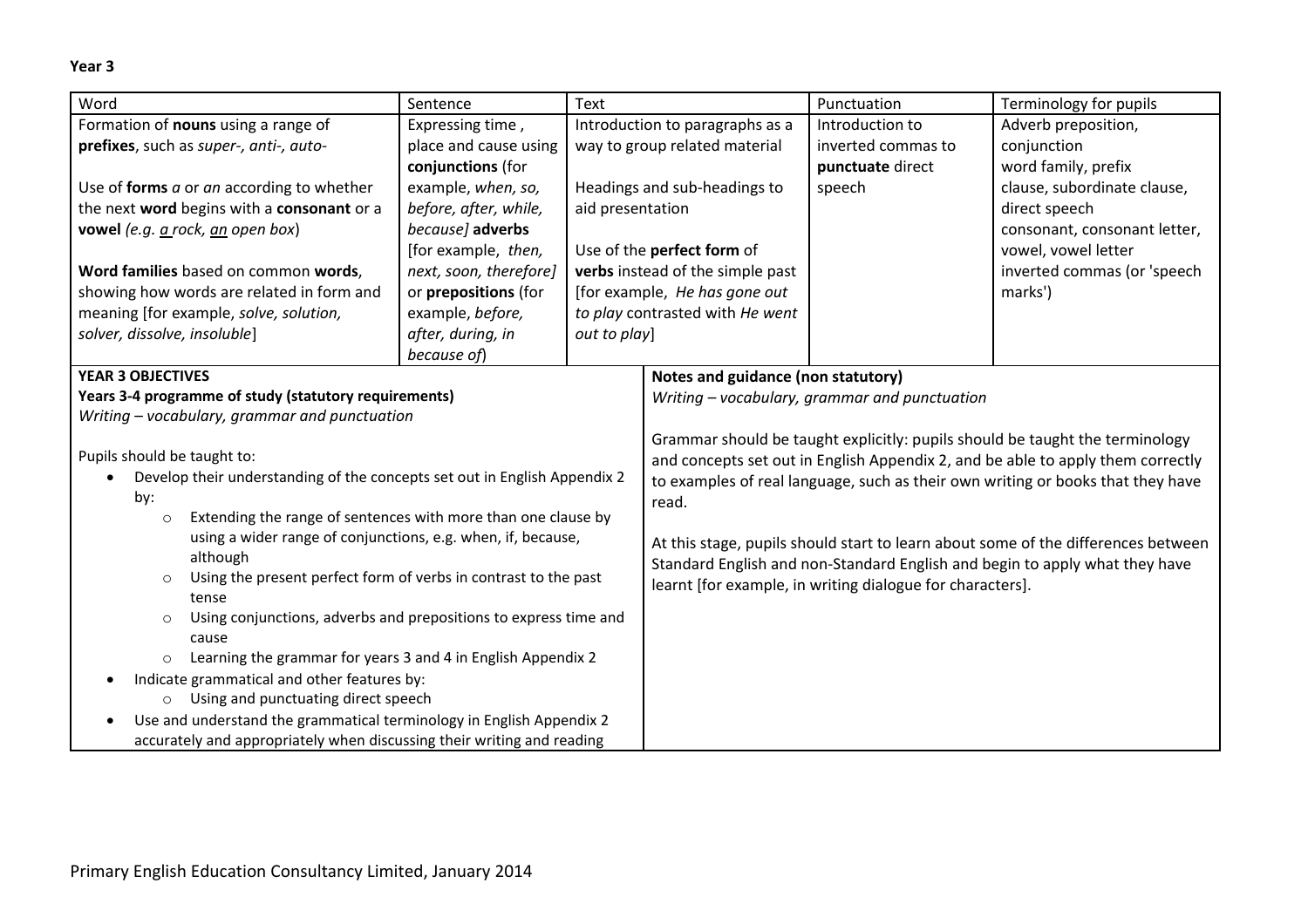| Word<br>Sentence<br>Text                                                                                                                                                                                                                                                                                                                                                                                                                                                                                                                                      |                                                                                                                                                                                                                                                            |                                                                                                                                                                  | Punctuation | Terminology for pupils                                                                                                                                                                                                                                                                                                                     |                                                           |
|---------------------------------------------------------------------------------------------------------------------------------------------------------------------------------------------------------------------------------------------------------------------------------------------------------------------------------------------------------------------------------------------------------------------------------------------------------------------------------------------------------------------------------------------------------------|------------------------------------------------------------------------------------------------------------------------------------------------------------------------------------------------------------------------------------------------------------|------------------------------------------------------------------------------------------------------------------------------------------------------------------|-------------|--------------------------------------------------------------------------------------------------------------------------------------------------------------------------------------------------------------------------------------------------------------------------------------------------------------------------------------------|-----------------------------------------------------------|
| The grammatical<br>difference between plural<br>and <b>possessive</b> $-s$<br>Standard English forms for<br><b>verb inflections</b> instead of<br>local spoken forms (we<br>were instead of we was, I<br>did instead of I done)                                                                                                                                                                                                                                                                                                                               | Noun phrases expanded by the<br>addition of modifying<br>adjectives, nouns and<br>preposition phrases (e.g. the<br>teacher expanded to: the strict<br>maths teacher with curly hair)<br>Fronted adverbials (e.g. Later<br>that day, I heard the bad news.) | Use of paragraphs to<br>organise ideas around a<br>theme<br>Appropriate choice of<br>pronoun or noun across<br>sentences to aid cohesion<br>and avoid repetition |             | Use of inverted commas and other<br>punctuation to indicate [for example, a<br>comma after the reporting clause; end<br>punctuation with inverted commas: The<br>conductor shouted, "Sit down!"]<br>Apostrophes to mark plural possession [for<br>example, the girl's name, the girls' name]<br>The use of commas after fronted adverbials | Determiner<br>pronoun, possessive<br>pronoun<br>adverbial |
| <b>YEAR 4 OBJECTIVES</b><br>Years 3-4 programme of study (statutory requirements)<br>Writing - vocabulary, grammar and punctuation<br>Pupils should be taught to:<br>Develop their understanding of the concepts set out in English Appendix 2<br>by:<br>Choosing nouns or pronouns appropriately for clarity and cohesion<br>$\circ$                                                                                                                                                                                                                         |                                                                                                                                                                                                                                                            |                                                                                                                                                                  | read.       | Notes and guidance (non statutory)<br>Writing - vocabulary, grammar and punctuation<br>Grammar should be taught explicitly: pupils should be taught the terminology<br>and concepts set out in English Appendix 2, and be able to apply them correctly<br>to examples of real language, such as their own writing or books that they have  |                                                           |
| and to avoid repetition<br>Using fronted adverbials<br>$\circ$<br>Learning the grammar for years 3 and 4 in English Appendix 2<br>$\circ$<br>Indicate grammatical and other features by:<br>Using commas after fronted adverbials<br>$\circ$<br>Indicating possession by using the possessive apostrophe with the<br>$\circ$<br>singular and plural nouns<br>Using and punctuating direct speech<br>$\circ$<br>Use and understand the grammatical terminology in English Appendix 2<br>accurately and appropriately when discussing their writing and reading |                                                                                                                                                                                                                                                            |                                                                                                                                                                  |             | At this stage, pupils should start to learn about some of the differences between<br>Standard English and non-Standard English and begin to apply what they have<br>learnt [for example, in writing dialogue for characters].                                                                                                              |                                                           |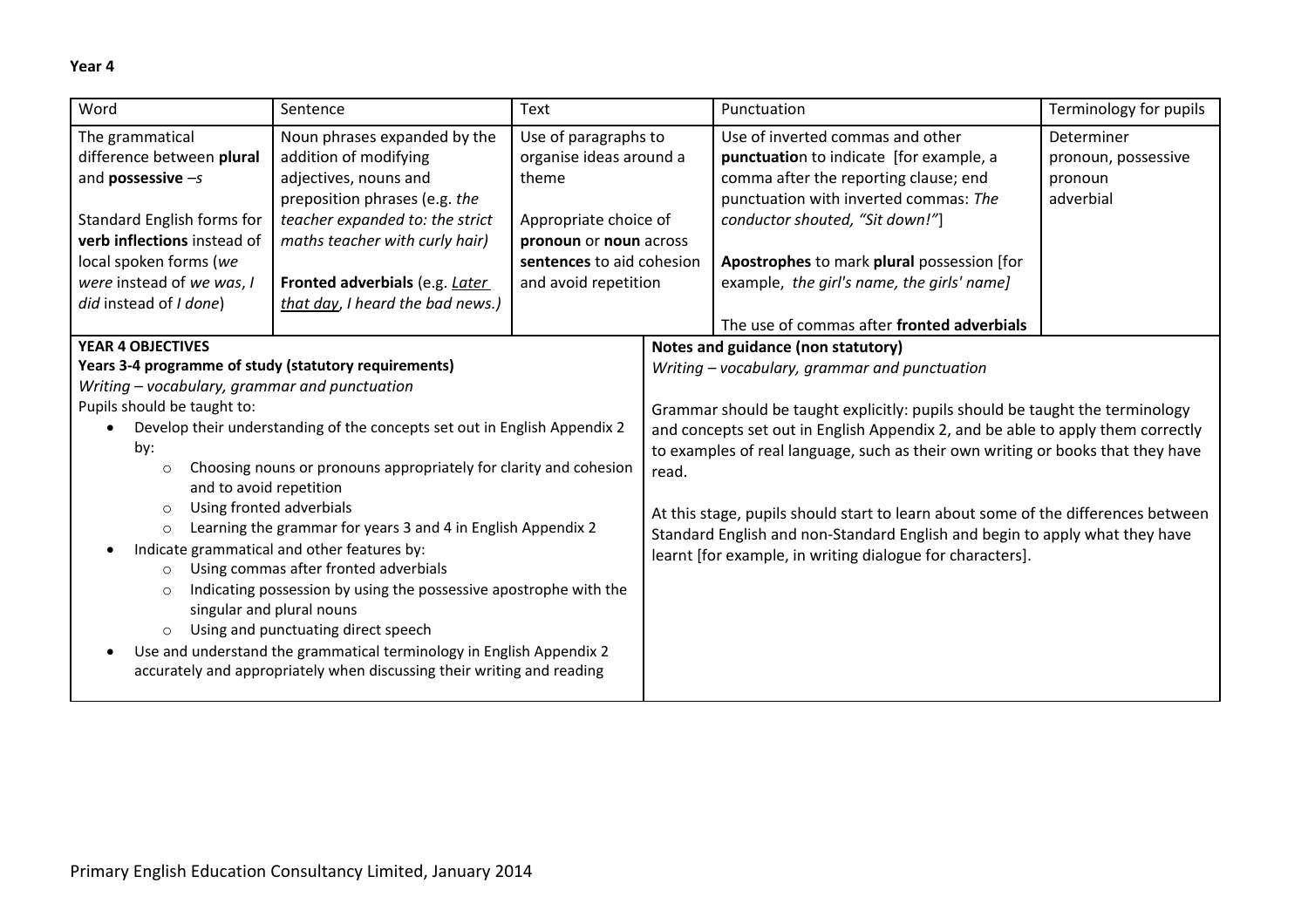| Word<br>Sentence<br><b>Text</b>                                          |                                                                 |                                              | Punctuation                                                                     | Terminology for pupils |                       |
|--------------------------------------------------------------------------|-----------------------------------------------------------------|----------------------------------------------|---------------------------------------------------------------------------------|------------------------|-----------------------|
| Converting nouns or                                                      | Relative clauses beginning with who,                            | Devices to build cohesion within a paragraph |                                                                                 | Brackets, dashes or    | modal verb, relative  |
| adjectives into verbs                                                    | which, where, why, whose, that, or an                           |                                              | [for example, then, after that, this, firstly]                                  | commas to indicate     | pronoun               |
| using suffixes [for                                                      | omitted relative pronoun                                        |                                              |                                                                                 | parenthesis            | relative clause       |
| example -ate; -ise; -ify]                                                |                                                                 |                                              | Linking ideas across paragraphs using                                           |                        | parenthesis, bracket, |
|                                                                          | Indicating degrees of possibility using                         |                                              | adverbials of time [for example, later], place                                  | Use of commas to       | dash                  |
| Verb prefixes [for                                                       | adverbs [for example, perhaps,                                  |                                              | [for example, nearby] and number [for                                           | clarify meaning or     | cohesion, ambiguity   |
| example dis-, de-, mis-,                                                 | surely] or modal verbs [for example,                            |                                              | example, secondly] or tense choices [for                                        | avoid ambiguity        |                       |
| over-, and re-)                                                          | might, should, will, must]                                      |                                              | example, he had seen her before]                                                |                        |                       |
| <b>YEAR 5 OBJECTIVES</b>                                                 |                                                                 |                                              | Notes and guidance (non-statutory)                                              |                        |                       |
|                                                                          | Year 5-6 programme of study (statutory requirements)            |                                              | Writing - vocabulary, grammar and punctuation                                   |                        |                       |
| Writing - vocabulary, grammar and punctuation                            |                                                                 |                                              |                                                                                 |                        |                       |
|                                                                          |                                                                 |                                              | Pupils should continue to add to their knowledge of linguistic terms, including |                        |                       |
| Pupils should be taught to:                                              |                                                                 |                                              | those to describe grammar, so that they can discuss their writing and reading.  |                        |                       |
| $\circ$                                                                  | Develop their understanding of the concepts set out in English  |                                              |                                                                                 |                        |                       |
| Appendix 2 by:                                                           |                                                                 |                                              |                                                                                 |                        |                       |
| $\circ$                                                                  | Using the perfect form of verbs to mark relationships of time   |                                              |                                                                                 |                        |                       |
| and cause                                                                |                                                                 |                                              |                                                                                 |                        |                       |
| $\circ$                                                                  | Using modal verbs or adverbs to indicate degrees of possibility |                                              |                                                                                 |                        |                       |
| $\circ$                                                                  | Using relative clauses beginning with who, which, where, why,   |                                              |                                                                                 |                        |                       |
|                                                                          | whose, that or with an implied (i.e. omitted) relative pronoun  |                                              |                                                                                 |                        |                       |
| $\circ$                                                                  | Learning the grammar for years 5 and 6 in English Appendix 2    |                                              |                                                                                 |                        |                       |
| $\circ$                                                                  | Indicate grammatical and other features by:                     |                                              |                                                                                 |                        |                       |
| Using commas to clarify meaning or avoid ambiguity in writing<br>$\circ$ |                                                                 |                                              |                                                                                 |                        |                       |
| Using brackets, dashes or commas to indicate parenthesis<br>$\circ$      |                                                                 |                                              |                                                                                 |                        |                       |
| $\circ$                                                                  | Use and understand the grammatical terminology in Appendix 2    |                                              |                                                                                 |                        |                       |
|                                                                          | accurately and appropriately in discussing writing and reading  |                                              |                                                                                 |                        |                       |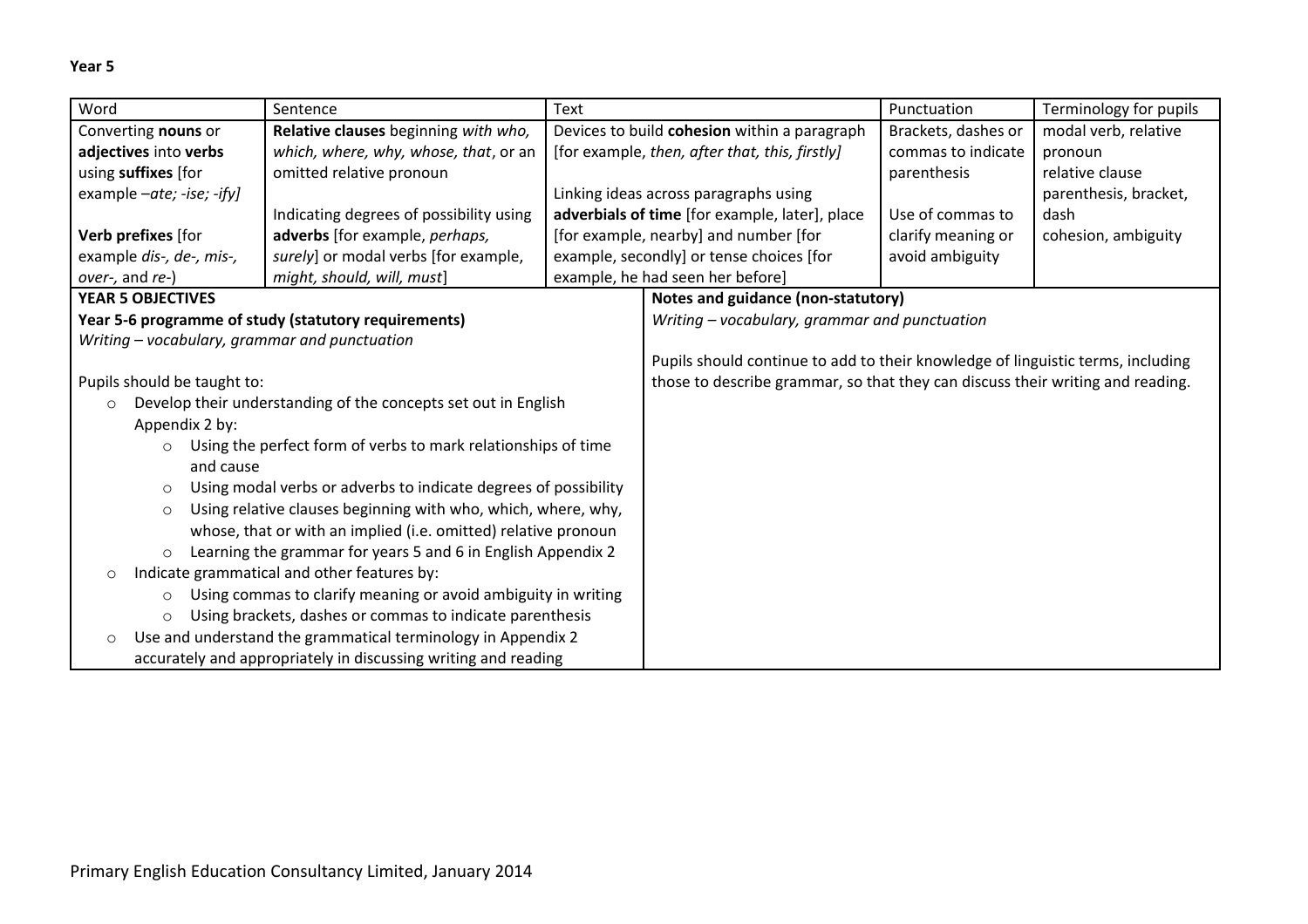#### **Year 6**

| Word                                                                                                    | Sentence                                                                                                               | <b>Text</b>                      | Punctuation                                         | Terminolog   |  |  |
|---------------------------------------------------------------------------------------------------------|------------------------------------------------------------------------------------------------------------------------|----------------------------------|-----------------------------------------------------|--------------|--|--|
| The difference between                                                                                  |                                                                                                                        |                                  |                                                     | y for pupils |  |  |
|                                                                                                         | Use of the passive voice to affect the<br>presentation of information in a sentence                                    | Linking ideas across paragraphs  | Use of the semi-colon, colon and dash               | Subject,     |  |  |
| vocabulary typical of                                                                                   |                                                                                                                        | using a wider range of cohesive  | to mark the boundary between                        | object       |  |  |
| informal speech and                                                                                     | [for example, I broke the window in the                                                                                | devices: repetition of a word or | independent clauses [for example, It's              | active,      |  |  |
| vocabulary appropriate for                                                                              | green house versus The window in the                                                                                   | phrase, grammatical connections  | raining; I'm fed up]                                | passive      |  |  |
| formal speech and writing                                                                               | greenhouse was broken(by me)]                                                                                          | [for example, the use of         |                                                     | synonym,     |  |  |
| [for example, find out $-$                                                                              |                                                                                                                        | adverbials such as on the other  | Use of a colon to introduce a list                  | antonym      |  |  |
| discover; ask for - request;                                                                            | The difference between structures typical                                                                              | hand, in contrast, or as a       |                                                     | ellipsis     |  |  |
| $qo$ in $-$ enter]                                                                                      | of informal speech and structures                                                                                      | consequence), and ellipsis       | Punctuation of bullet points to list                | hyphen       |  |  |
|                                                                                                         | appropriate for formal speech and writing                                                                              |                                  | information                                         | colon        |  |  |
| How words are related by                                                                                | [for example, the use of question tags e.g.                                                                            | Layout devices [for example,     |                                                     | semi-colon   |  |  |
| meaning as synonyms and                                                                                 | He's your friend, isn't he? Or the use of the                                                                          | headings, sub-headings,          | How hyphens can be used to avoid                    | bullet       |  |  |
| antonyms [for example,                                                                                  | subjunctive forms such as If I were or                                                                                 | columns, bullets, or tables, to  | ambiguity [for example man eating                   | points       |  |  |
| big, large, little]                                                                                     | Were they to come in some very formal                                                                                  | structure text]                  | shark versus man-eating shark, or                   |              |  |  |
|                                                                                                         | writing and speech]                                                                                                    |                                  | recover versus re-cover]                            |              |  |  |
| <b>YEAR 6 OBJECTIVES</b>                                                                                |                                                                                                                        |                                  | Notes and guidance (non-statutory)                  |              |  |  |
| Year 5-6 programme of study (statutory requirements)                                                    |                                                                                                                        |                                  | Writing - vocabulary, grammar and punctuation       |              |  |  |
| Writing - vocabulary, grammar and punctuation                                                           |                                                                                                                        |                                  |                                                     |              |  |  |
| Pupils should be taught to:                                                                             |                                                                                                                        |                                  | Pupils should continue to add to their knowledge of |              |  |  |
| $\circ$                                                                                                 | Develop their understanding of the concepts set out in English Appendix 2 by:                                          |                                  | linguistic terms, including those to describe       |              |  |  |
|                                                                                                         | Recognising vocabulary and structures that are appropriate for formal speech and writing,                              |                                  | grammar, so that they can discuss their writing and |              |  |  |
| $\circ$                                                                                                 | including subjunctive forms                                                                                            |                                  | reading.                                            |              |  |  |
|                                                                                                         | Using passive verbs to affect the presentation of information in a sentence                                            |                                  |                                                     |              |  |  |
| $\circ$                                                                                                 | Using expanded noun phrases to convey complicated information concisely                                                |                                  |                                                     |              |  |  |
| $\circ$                                                                                                 | Using modal verbs or adverbs to indicate degrees of possibility                                                        |                                  |                                                     |              |  |  |
| $\circ$                                                                                                 |                                                                                                                        |                                  |                                                     |              |  |  |
|                                                                                                         | Learning the grammar for years 5 and 6 in English Appendix 2<br>$\circ$<br>Indicate grammatical and other features by: |                                  |                                                     |              |  |  |
| $\circ$                                                                                                 | Using hyphens to avoid ambiguity                                                                                       |                                  |                                                     |              |  |  |
| $\circ$                                                                                                 |                                                                                                                        |                                  |                                                     |              |  |  |
| Using semi-colons, colons or dashes to mark boundaries between independent clauses<br>$\circ$           |                                                                                                                        |                                  |                                                     |              |  |  |
| Using a colon to introduce a list<br>$\circ$                                                            |                                                                                                                        |                                  |                                                     |              |  |  |
| Punctuating bullet points consistently<br>$\circ$                                                       |                                                                                                                        |                                  |                                                     |              |  |  |
| Use and understand the grammatical terminology in Appendix 2 accurately and appropriately in<br>$\circ$ |                                                                                                                        |                                  |                                                     |              |  |  |
| discussing writing and reading                                                                          |                                                                                                                        |                                  |                                                     |              |  |  |